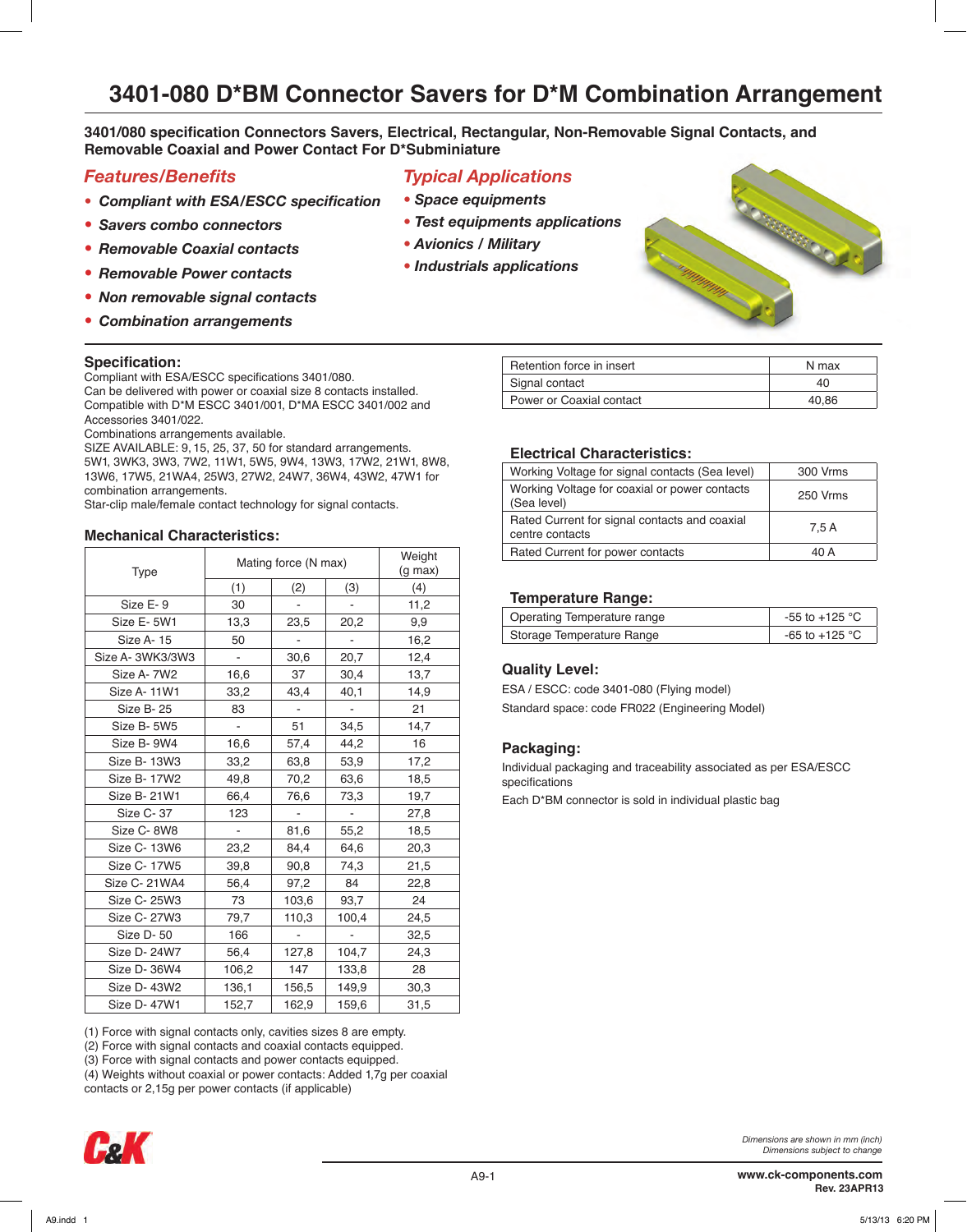# **SECTION 1 : ESA / ESCC 3401-080 WITHOUT POWER OR COAXIAL CONTACTS**

**Connectors defined in 3401-080 Specification are delivered without Coaxial or Power contacts. The Power or Coaxial contacts shall be ordered separately. Power and Coaxial contacts have to come from the same manufacturer as the connector. This should be checked prior to assembly. However, Connectors can be ordered with power or coaxial contacts installed (See Section 2)**

#### **Connectors D\*BM - ESA/ESCC 3401-080 (Flying Models):**

Our easy build-a-connector concept allows to mix and match options to create the D\*BM required. To order, manage your selection based on the here below listed boxes.

#### **How to order**

**For any part number different from those listed here below, please consult your local C&K components representative.**

|                                                                                 | 3401080 |                 | D |   |           |             |           |            |                                                                                                                                                                                  |
|---------------------------------------------------------------------------------|---------|-----------------|---|---|-----------|-------------|-----------|------------|----------------------------------------------------------------------------------------------------------------------------------------------------------------------------------|
|                                                                                 |         | 01 <sub>B</sub> |   | B | <b>BM</b> | <b>17W2</b> | <b>PS</b> | <b>NMB</b> |                                                                                                                                                                                  |
| <b>Detail specification</b><br>number<br>Variant 01:<br><b>Series</b>           |         |                 |   |   |           |             |           |            | <b>Magnetism level:</b><br>NMB: 200 Gamma<br>NMC: 20 Gamma<br>(on special request)<br><b>PS:</b> Saver contact                                                                   |
| Shell Size: -<br>E, A, B, C, D                                                  |         |                 |   |   |           |             |           |            | Contact arrangement standard:<br>9/15/25/37/50<br>Contact arrangement combo:                                                                                                     |
| Insert type: BM<br>Contacts Power for D*BM - ESA/ESCC 3401-080 (Flying Models): |         |                 |   |   |           |             |           |            | Size E: 5W1<br>Size A: 3WK3 / 3W3 / 7W2 / 11W1<br>Size B: 5W5 / 9W4 / 13W3 / 17W2 / 21W1<br>Size C: 8W8 / 13W6 / 17W5 / 21WA4 / 25W3 / 27W3<br>Size D: 24W7 / 36W4 / 43W2 / 47W1 |
| <b>Detail specification</b>                                                     |         |                 |   |   |           | 3401040     | 17        | В          |                                                                                                                                                                                  |

| vananto. |                          |
|----------|--------------------------|
|          | 17: Saver (Pin / socket) |

**Testing level**

**number Variants:** 

**Contacts Coaxial for D\*BM - ESA/ESCC 3401-080 (Flying Models):**

|                                       | 3401004 |  | 25<br>В |  |  |
|---------------------------------------|---------|--|---------|--|--|
|                                       |         |  |         |  |  |
| <b>Detail specification</b><br>number |         |  |         |  |  |
| Variants:<br>25: Saver (Pin / socket) |         |  |         |  |  |
| <b>Testing level</b>                  |         |  |         |  |  |

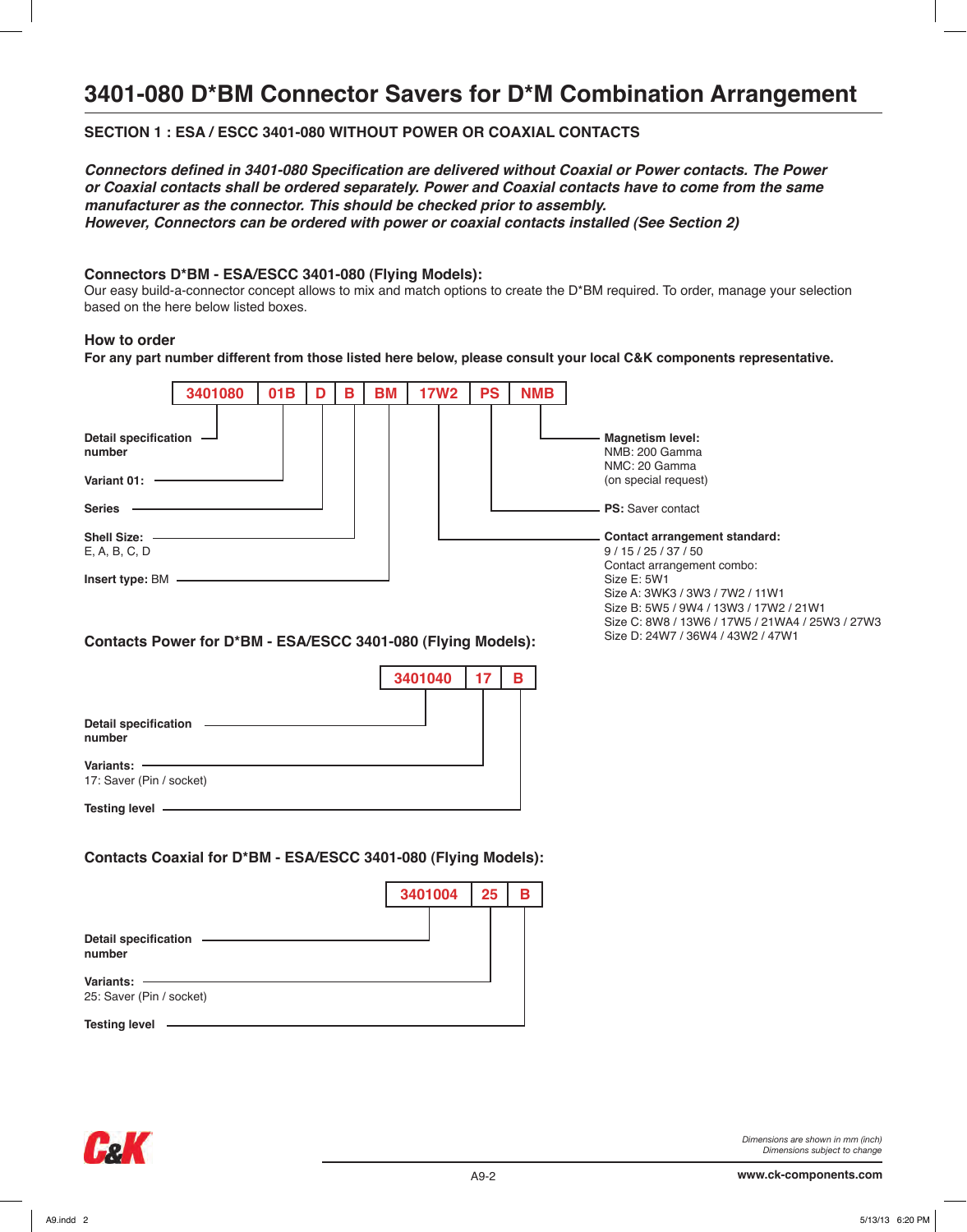# **How to Order:**

### **Connectors D\*BM - ESA/ESCC 3401-080 without Power or Coaxial Contacts (Flying Models):**

(Manufacturing Control and documentation compliant with ESA/ESCC specifications 3401-080)

| <b>Shell</b> | <b>Contact</b>   | <b>ESA / ESCC 3401080</b>    | C&K                |
|--------------|------------------|------------------------------|--------------------|
| <b>Size</b>  | arrangement      | <b>Connector Description</b> | <b>Part Number</b> |
| E            | 9                | 340108001B DEBM9PSNMB        | C115371-6950       |
| E            | 5W1              | 340108001B DEBM5W1PSNMB      | C115371-6951       |
| A            | 15               | 340108001B DABM15PSNMB       | C115371-6952       |
| A            | 3WK3             | 340108001B DABM3WK3PSNMB     | C115371-6953       |
| A            | 3W3              | 340108001B DABM3W3PSNMB      | C115371-6954       |
| A            | 7W <sub>2</sub>  | 340108001B DABM7W2PSNMB      | C115371-6955       |
| A            | 11W1             | 340108001B DABM11W1PSNMB     | C115371-6956       |
| B            | 25               | 340108001B DBBM25PSNMB       | C115371-6957       |
| B            | 5W <sub>5</sub>  | 340108001B DBBM5W5PSNMB      | C115371-6958       |
| B            | 9W4              | 340108001B DBBM9W4PSNMB      | C115371-6959       |
| B            | 13W3             | 340108001B DBBM13W3PSNMB     | C115371-6960       |
| B            | 17W <sub>2</sub> | 340108001B DBBM17W2PSNMB     | C115371-6961       |
| B            | 21W1             | 340108001B DBBM21W1PSNMB     | C115371-6962       |
| C            | 37               | 340108001B DCBM37PSNMB       | C115371-6963       |
| C            | 8W8              | 340108001B DCBM8W8PSNMB      | C115371-6964       |
| C            | <b>13W6</b>      | 340108001B DCBM13W6PSNMB     | C115371-6965       |
| C            | <b>17W5</b>      | 340108001B DCBM17W5PSNMB     | C115371-6966       |
| C            | 21WA4            | 340108001B DCBM21WA4PSNMB    | C115371-6967       |
| C            | 25W3             | 340108001B DCBM25W3PSNMB     | C115371-6968       |
| C            | 27W2             | 340108001B DCBM27W2PSNMB     | C115371-6969       |
| D            | 50               | 340108001B DDBM50PSNMB       | C115371-6970       |
| D            | 24W7             | 340108001B DDBM24W7PSNMB     | C115371-6971       |
| D            | 36W4             | 340108001B DDBM36W4PSNMB     | C115371-6972       |
| D            | 43W2             | 340108001B DDBM43W2PSNMB     | C115371-6973       |
| D            | 47W1             | 340108001B DDBM47W1PSNMB     | C115371-6974       |



# **Power Contacts for Saver Connectors – ESA / ESCC 3401-040 (Flying Models):**

| <b>ESA / ESCC 3401040 Contact Description</b> | <b>C&amp;K Part-Number</b> |
|-----------------------------------------------|----------------------------|
| 340104017B                                    | C115366-2189C              |

# **Coaxial Contacts for Saver Connectors – ESA / ESCC 3401-004 (Flying Models):**

| <b>ESA / ESCC 3401004 Contact Description</b> | <b>C&amp;K Part-Number</b> |
|-----------------------------------------------|----------------------------|
| 340100425B                                    | C115366-2190C              |







 $\mathsf{L}$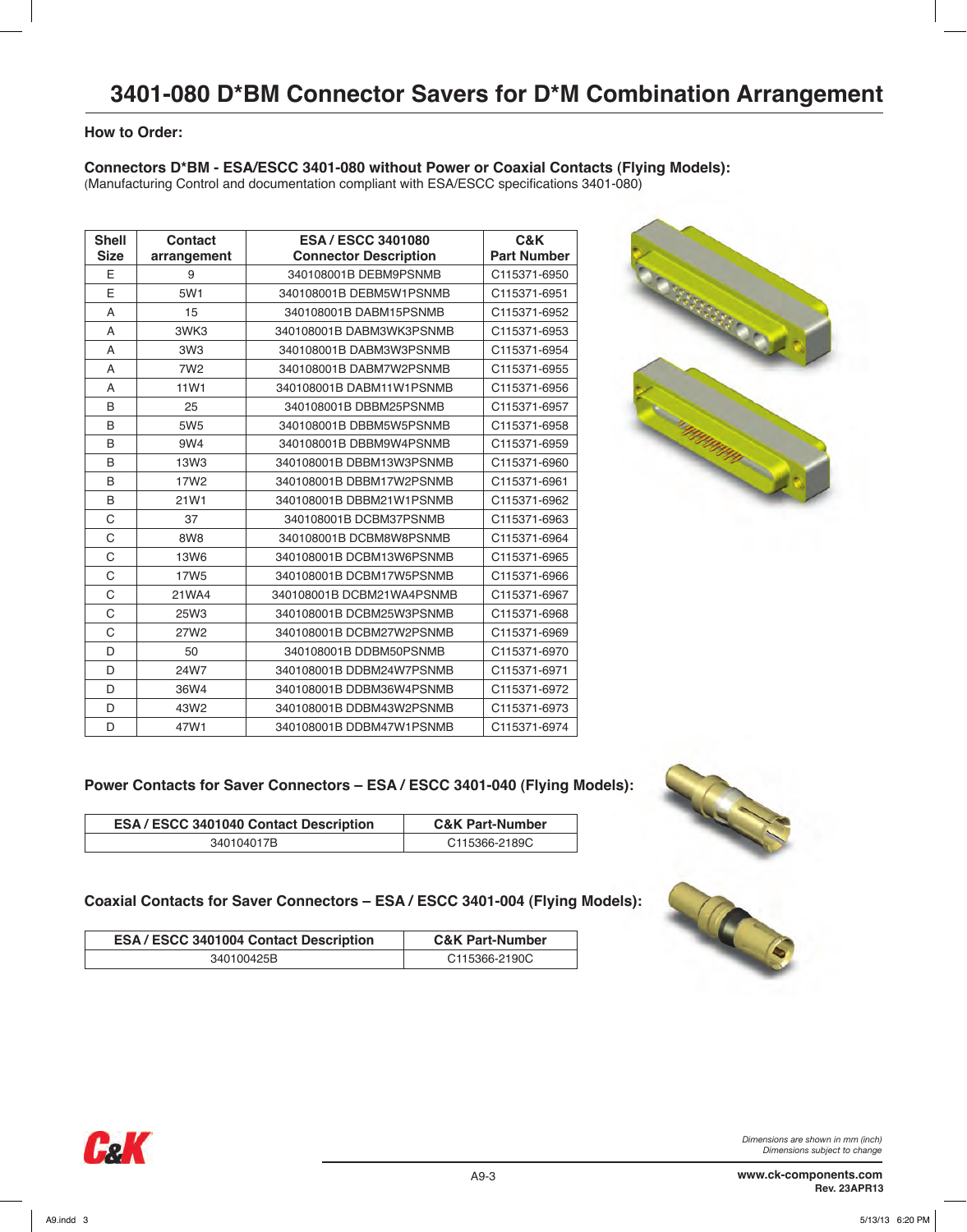# **SECTION 2: ESA / ESCC 3401-080 WITH POWER OR COAXIAL CONTACTS**

### **Connectors D\*BM - ESA/ESCC 3401-080 equipped with Power Contact 3401-040-17B (Flying Models):**

(Manufacturing Control and documentation compliant with ESA/ESCC specifications 3401-080 and 3401-040)

| <b>Shell Size</b> | <b>Contact arrangement</b> | ESA / ESCC 3401080 Connector Description | <b>C&amp;K Part Number</b> |
|-------------------|----------------------------|------------------------------------------|----------------------------|
| E                 | 5W1                        | 340108001B DEBM5W1PSNMB                  | C115366-2340C              |
| A                 | 3WK3                       | 340108001B DABM3WK3PSNMB                 | C115366-2370C              |
| A                 | 3W3                        | 340108001B DABM3W3PSNMB                  | C115366-2341C              |
| A                 | 7W <sub>2</sub>            | 340108001B DABM7W2PSNMB                  | C115366-2342C              |
| Α                 | 11 <sub>W1</sub>           | 340108001B DABM11W1PSNMB                 | C115366-2343C              |
| B                 | 5W <sub>5</sub>            | 340108001B DBBM5W5PSNMB                  | C115366-2344C              |
| B                 | 9W4                        | 340108001B DBBM9W4PSNMB                  | C115366-2345C              |
| B                 | 13W <sub>3</sub>           | 340108001B DBBM13W3PSNMB                 | C115366-2346C              |
| B                 | 17W <sub>2</sub>           | 340108001B DBBM17W2PSNMB                 | C115366-2347C              |
| B                 | 21W1                       | 340108001B DBBM21W1PSNMB                 | C115366-2348C              |
| $\mathsf{C}$      | 8W8                        | 340108001B DCBM8W8PSNMB                  | C115366-2349C              |
| C                 | 13W6                       | 340108001B DCBM13W6PSNMB                 | C115366-2350C              |
| C                 | <b>17W5</b>                | 340108001B DCBM17W5PSNMB                 | C115366-2351C              |
| C                 | 21WA4                      | 340108001B DCBM21WA4PSNMB                | C115366-2352C              |
| C                 | 25W3                       | 340108001B DCBM25W3PSNMB                 | C115366-2353C              |
| C                 | 27W2                       | 340108001B DCBM27W2PSNMB                 | C115366-2354C              |
| D                 | 24W7                       | 340108001B DDBM24W7PSNMB                 | C115366-2355C              |
| D                 | 36W4                       | 340108001B DDBM36W4PSNMB                 | C115366-2356C              |
| D                 | 43W2                       | 340108001B DDBM43W2PSNMB                 | C115366-2357C              |
| D                 | 47W1                       | 340108001B DDBM47W1PSNMB                 | C115366-2358C              |





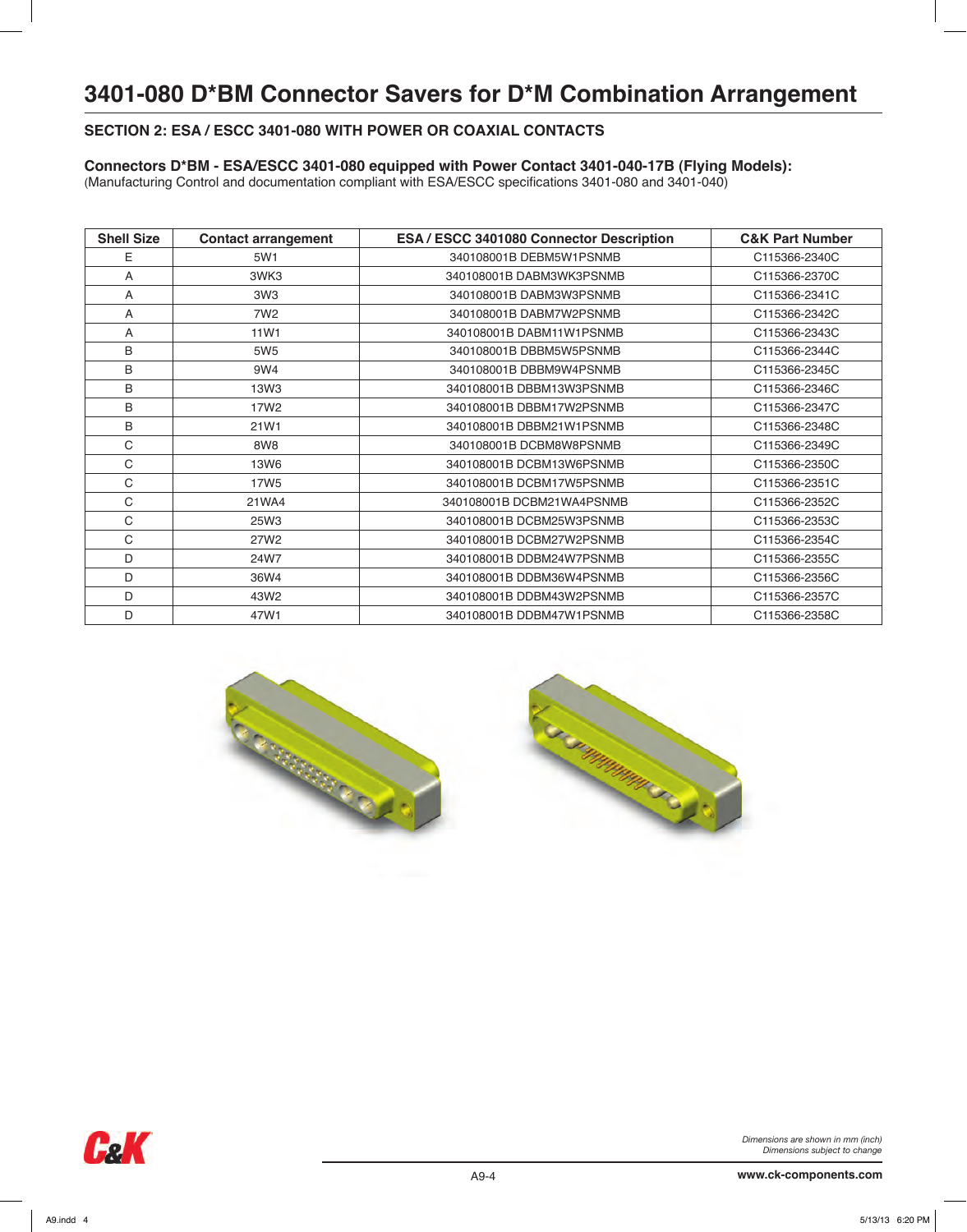#### **SECTION 2 (continued):**

### **Connectors D\*BM - ESA/ESCC 3401-080 equipped with Coaxial contact 340100425B (Flying Models):**

(Manufacturing Control and documentation compliant with ESA/ESCC specifications 3401-080 and 3401-004)

| <b>Shell Size</b> | <b>Contact arrangement</b> | ESA / ESCC 3401080 Connector Description | <b>C&amp;K Part-Number</b> |
|-------------------|----------------------------|------------------------------------------|----------------------------|
| E                 | 5W1                        | 340108001B DEBM5W1PSNMB                  | C115366-2371C              |
| A                 | 3WK3                       | 340108001B DABM3WK3PSNMB                 | C115366-2372C              |
| A                 | 3W <sub>3</sub>            | 340108001B DABM3W3PSNMB                  | C115366-2373C              |
| A                 | 7W <sub>2</sub>            | 340108001B DABM7W2PSNMB                  | C115366-2374C              |
| A                 | 11W1                       | 340108001B DABM11W1PSNMB                 | C115366-2375C              |
| B                 | 5W <sub>5</sub>            | 340108001B DBBM5W5PSNMB                  | C115366-2376C              |
| B                 | 9W4                        | 340108001B DBBM9W4PSNMB                  | C115366-2377C              |
| B                 | 13W <sub>3</sub>           | 340108001B DBBM13W3PSNMB                 | C115366-2378C              |
| B                 | 17W <sub>2</sub>           | 340108001B DBBM17W2PSNMB                 | C115366-2379C              |
| B                 | 21W1                       | 340108001B DBBM21W1PSNMB                 | C115366-2380C              |
| C                 | 8W8                        | 340108001B DCBM8W8PSNMB                  | C115366-2381C              |
| C                 | 13W6                       | 340108001B DCBM13W6PSNMB                 | C115366-2382C              |
| C                 | <b>17W5</b>                | 340108001B DCBM17W5PSNMB                 | C115366-2383C              |
| C                 | 21WA4                      | 340108001B DCBM21WA4PSNMB                | C115366-2384C              |
| C                 | 25W3                       | 340108001B DCBM25W3PSNMB                 | C115366-2385C              |
| C                 | 27W2                       | 340108001B DCBM27W2PSNMB                 | C115366-2386C              |
| D                 | 24W7                       | 340108001B DDBM24W7PSNMB                 | C115366-2387C              |
| D                 | 36W4                       | 340108001B DDBM36W4PSNMB                 | C115366-2388C              |
| D                 | 43W2                       | 340108001B DDBM43W2PSNMB                 | C115366-2389C              |
| D                 | 47W1                       | 340108001B DDBM47W1PSNMB                 | C115366-2390C              |



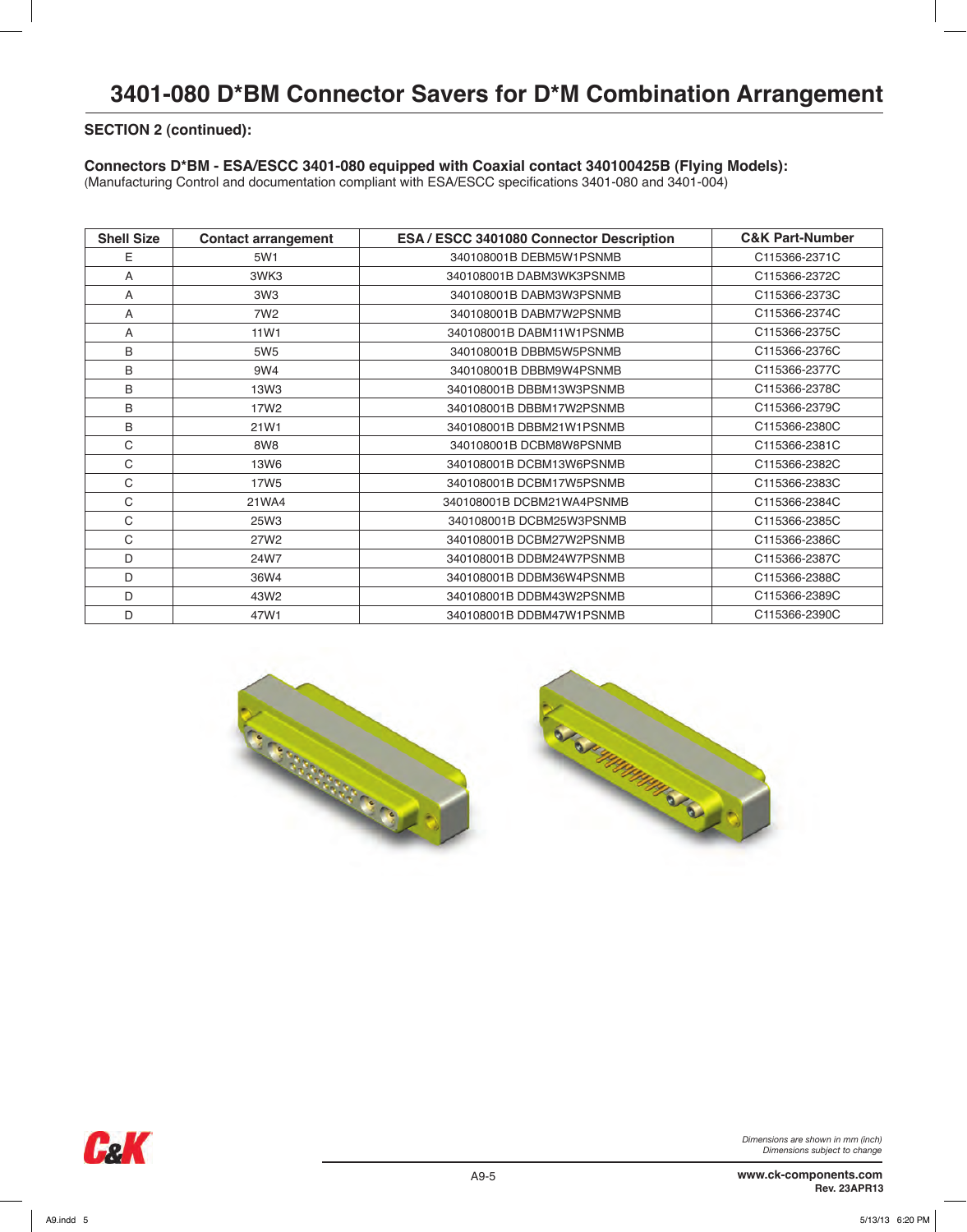# **SECTION 3: FR022 WITHOUT POWER OR COAXIAL CONTACTS**

#### **Power or Coaxial contacts shall be ordered separately. Power and Coaxial contacts have to come from the same manufacturer. This shall be checked prior to assembly. However, Connectors can be ordered with power or coaxial contacts installed (See Section 4)**

#### **Connectors D\*BM – FR022 (Engineering Models):**

Our easy build-a-connector concept allows you to mix and match options to create the D\*BM required. To order, manage your selection based on the here below listed boxes.

**For any part number different from those listed here below, please consult your local C&K components representative.**



14A: Saver (Pin / socket)

#### **Coaxial Contacts for D\*BM – FR022 (Engineering Models):**



15A: Saver (Pin / socket)

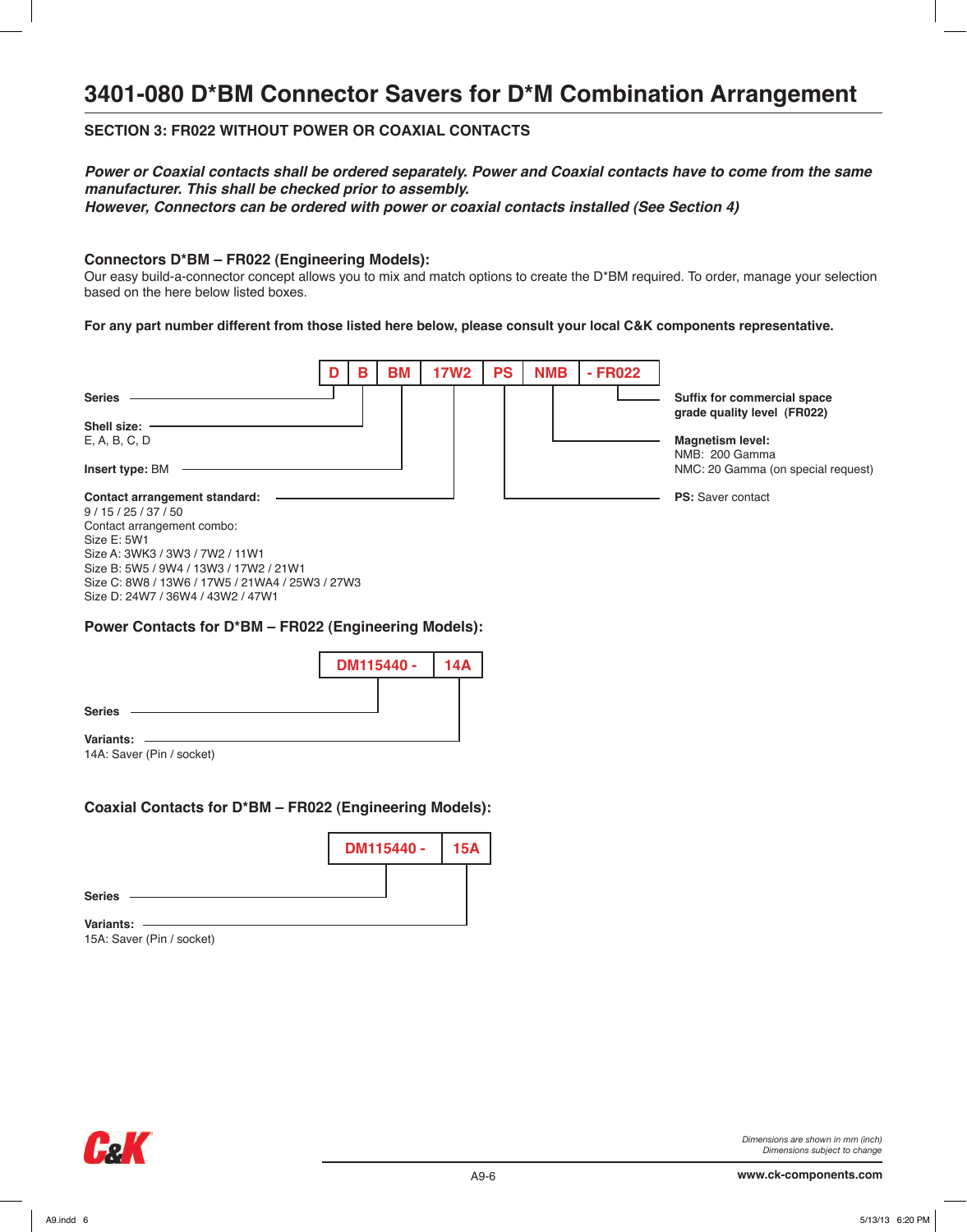### **How to Order:**

### **Connectors D\*BM – FR022 without Power or Coaxial contact (Engineering Models):**

(Manufacturing Control and documentation compliant with C&K FR022 specifications)

| <b>Shell</b> | <b>Contact</b>   | <b>C&amp;K FR022</b>         |                    |  |  |  |  |
|--------------|------------------|------------------------------|--------------------|--|--|--|--|
| <b>Size</b>  | arrangement      | <b>Connector Description</b> | <b>Part Number</b> |  |  |  |  |
| E            | 9                | DEBM9PSNMB-FR022             | C115371-4950       |  |  |  |  |
| E            | 5W1              | DEBM5W1PSNMB-FR022           | C115371-4951       |  |  |  |  |
| A            | 15               | DABM15PSNMB-FR022            | C115371-4952       |  |  |  |  |
| A            | 3WK3             | DABM3WK3PSNMB-FR022          | C115371-4953       |  |  |  |  |
| A            | 3W <sub>3</sub>  | DABM3W3PSNMB-FR022           | C115371-4954       |  |  |  |  |
| A            | 7W <sub>2</sub>  | DABM7W2PSNMB-FR022           | C115371-4955       |  |  |  |  |
| A            | 11W1             | DABM11W1PSNMB-FR022          | C115371-4956       |  |  |  |  |
| B            | 25               | DBBM25PSNMB-FR022            | C115371-4957       |  |  |  |  |
| B            | 5W <sub>5</sub>  | DBBM5W5PSNMB-FR022           | C115371-4958       |  |  |  |  |
| B            | 9W4              | DBBM9W4PSNMB-FR022           | C115371-4959       |  |  |  |  |
| B            | 13W3             | DBBM13W3PSNMB-FR022          | C115371-4960       |  |  |  |  |
| B            | 17W <sub>2</sub> | DBBM17W2PSNMB-FR022          | C115371-4961       |  |  |  |  |
| B            | 21W1             | DBBM21W1PSNMB-FR022          | C115371-4962       |  |  |  |  |
| C            | 37               | DCBM37PSNMB-FR022            | C115371-4963       |  |  |  |  |
| C            | 8W8              | DCBM8W8PSNMB-FR022           | C115371-4964       |  |  |  |  |
| C            | <b>13W6</b>      | DCBM13W6PSNMB-FR022          | C115371-4965       |  |  |  |  |
| C            | 17W <sub>5</sub> | DCBM17W5PSNMB-FR022          | C115371-4966       |  |  |  |  |
| C            | 21WA4            | DCBM21WA4PSNMB-FR022         | C115371-4967       |  |  |  |  |
| C            | 25W3             | DCBM25W3PSNMB-FR022          | C115371-4968       |  |  |  |  |
| C            | 27W2             | DCBM27W2PSNMB-FR022          | C115371-4969       |  |  |  |  |
| D            | 50               | DDBM50PSNMB-FR022            | C115371-4970       |  |  |  |  |
| D            | 24W7             | DDBM24W7PSNMB-FR022          | C115371-4971       |  |  |  |  |
| D            | 36W4             | DDBM36W4PSNMB-FR022          | C115371-4972       |  |  |  |  |
| D            | 43W2             | DDBM43W2PSNMB-FR022          | C115371-4973       |  |  |  |  |
| D            | 47W1             | DDBM47W1PSNMB-FR022          | C115371-4974       |  |  |  |  |



# **Power Contacts for Saver Connectors – FR022 (Engineering Models):**

| <b>FR022 Contact Description</b> | <b>C&amp;K Part-Number</b> |
|----------------------------------|----------------------------|
| DM115440-14A                     | C115440-0014A              |

### **Coaxial Contacts for Saver Connectors – FR022 (Engineering Models):**

| <b>FR022 Contact Description</b> | <b>C&amp;K Part-Number</b> |
|----------------------------------|----------------------------|
| DM115440-15A                     | C115440-15A                |



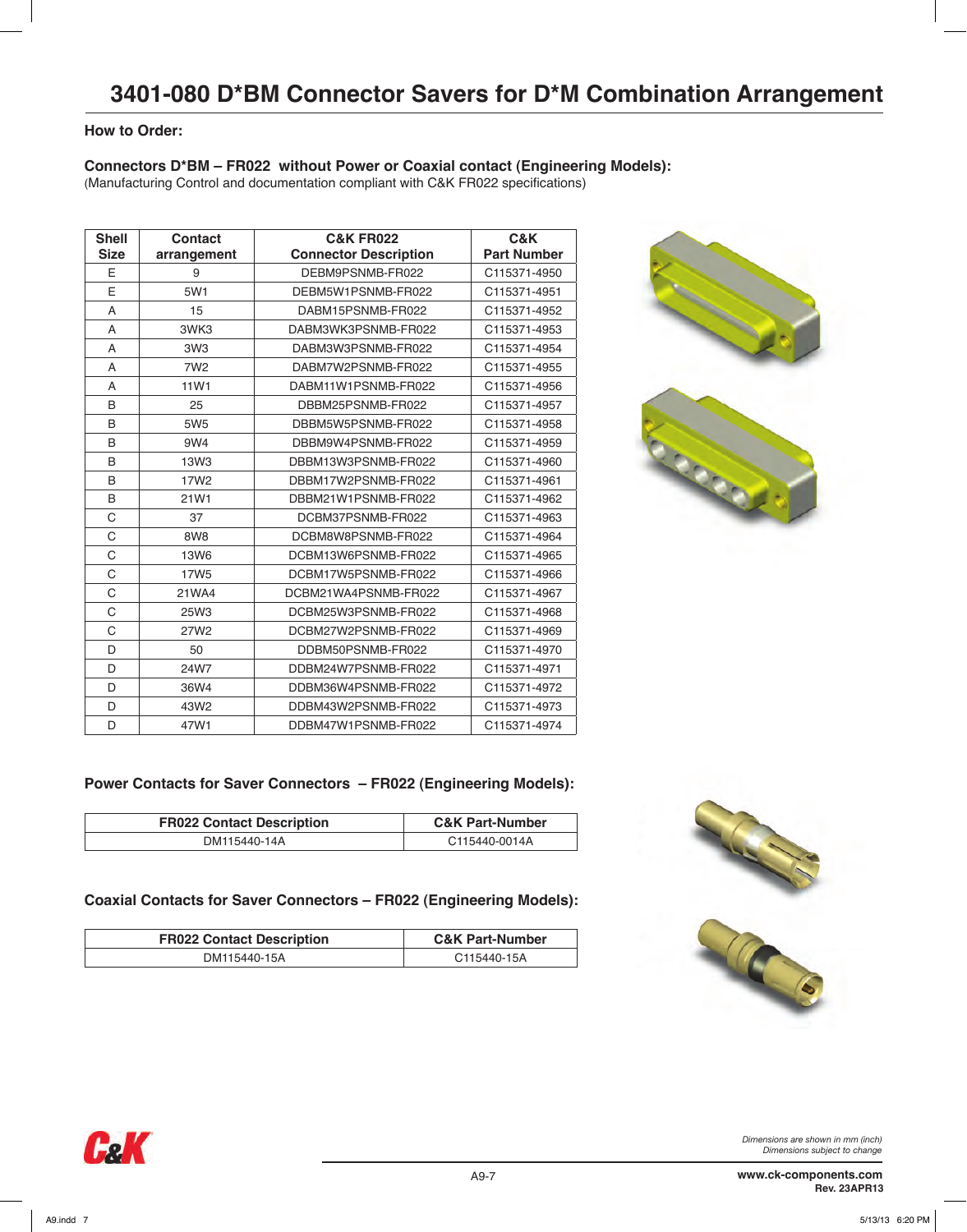# **SECTION 4: FR022 WITH POWER OR COAXIAL CONTACTS**

### **Connectors D\*BM – FR022 equipped with Power Contact DM115440-14A (Engineering Models):**

(Manufacturing Control and documentation compliant with C&K FR022 specifications)

| <b>Shell Size</b> | <b>Contact arrangement</b> | <b>Connector Description</b> | <b>C&amp;K Part-Number</b> |
|-------------------|----------------------------|------------------------------|----------------------------|
| Ε                 | 5W1                        | DEBM5W1PSNMB-FR022           | C115440-0090               |
| A                 | 3WK3                       | DABM3WK3PSNMB-FR022          | C115440-0091               |
| A                 | 3W3                        | DABM3W3PSNMB-FR022           | C115440-0092               |
| Α                 | 7W <sub>2</sub>            | DABM7W2PSNMB-FR022           | C115440-0093               |
| A                 | 11 <sub>W1</sub>           | DABM11W1PSNMB-FR022          | C115440-0094               |
| B                 | 5W <sub>5</sub>            | DBBM5W5PSNMB-FR022           | C115440-0095               |
| B                 | 9W4                        | DBBM9W4PSNMB-FR022           | C115440-0096               |
| B                 | 13W3                       | DBBM13W3PSNMB-FR022          | C115440-0097               |
| B                 | 17W <sub>2</sub>           | DBBM17W2PSNMB-FR022          | C115440-0098               |
| B                 | 21W1                       | DBBM21W1PSNMB-FR022          | C115440-0099               |
| C                 | 8W8                        | DCBM8W8PSNMB-FR022           | C115440-0100               |
| C                 | 13W6                       | DCBM13W6PSNMB-FR022          | C115440-0101               |
| C                 | 17W <sub>5</sub>           | DCBM17W5PSNMB-FR022          | C115440-0102               |
| C                 | 21WA4                      | DCBM21WA4PSNMB-FR022         | C115440-0103               |
| C                 | 25W3                       | DCBM25W3PSNMB-FR022          | C115440-0104               |
| C                 | 27W2                       | DCBM27W2PSNMB-FR022          | C115440-0105               |
| D                 | 24W7                       | DDBM24W7PSNMB-FR022          | C115440-0106               |
| D                 | 36W4                       | DDBM36W4PSNMB-FR022          | C115440-0107               |
| D                 | 43W2                       | DDBM43W2PSNMB-FR022          | C115440-0108               |
| D                 | 47W1                       | DDBM47W1PSNMB-FR022          | C115440-0109               |





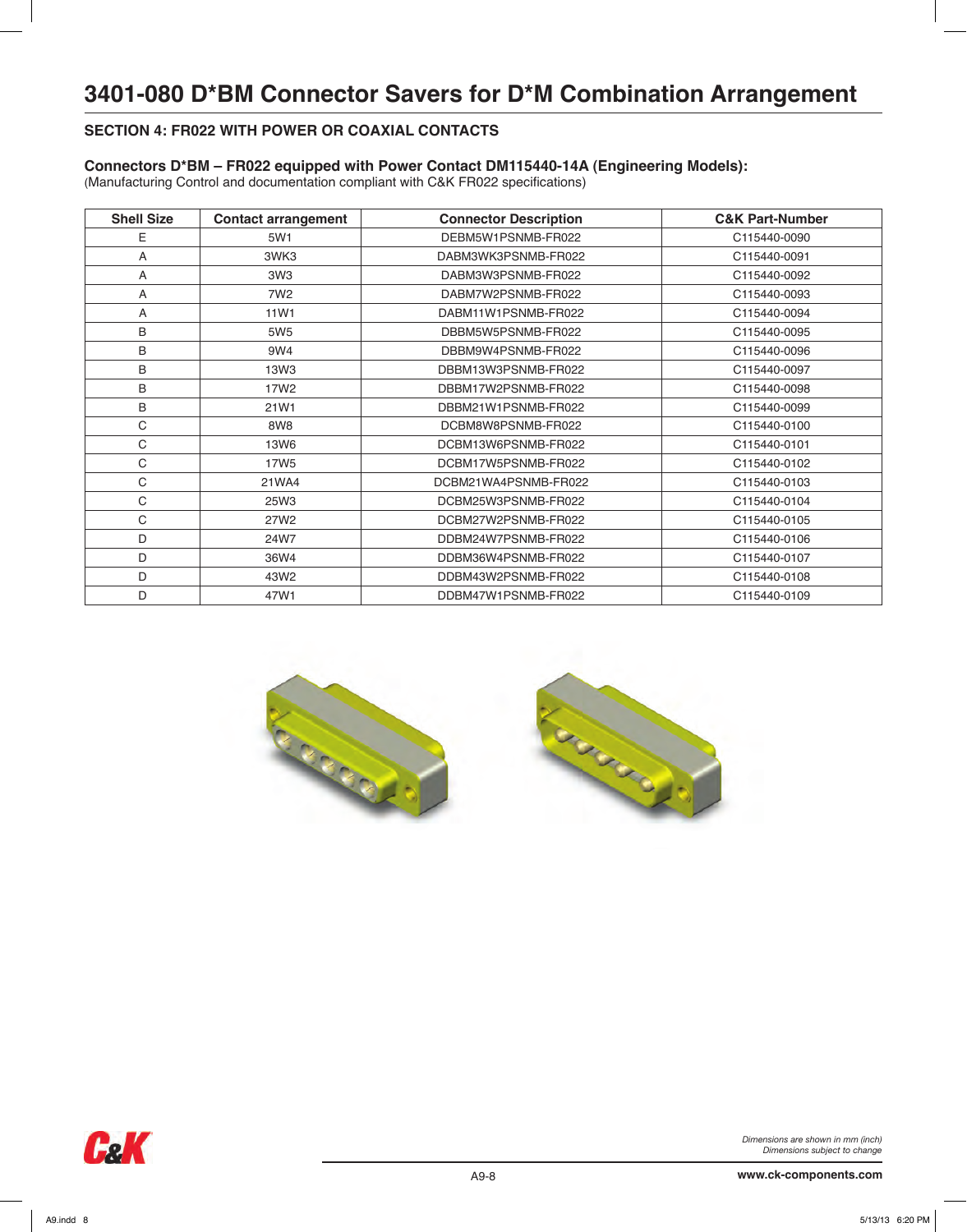### **SECTION 4 (continued):**

#### **Connectors D\*BM – FR022 equipped with Coaxial Contact DM115440-15A (Engineering Models):**

(Manufacturing Control and documentation compliant with C&K FR022 specifications)

| <b>Shell Size</b> | <b>Contact arrangement</b> | <b>Connector Description</b> | <b>C&amp;K Part-Number</b> |
|-------------------|----------------------------|------------------------------|----------------------------|
| E                 | 5W1                        | DEBM5W1PSNMB-FR022           | C115440-0110               |
| A                 | 3WK3                       | DABM3WK3PSNMB-FR022          | C115440-0111               |
| A                 | 3W3                        | DABM3W3PSNMB-FR022           | C115440-0112               |
| A                 | 7W <sub>2</sub>            | DABM7W2PSNMB-FR022           | C115440-0113               |
| A                 | 11W1                       | DABM11W1PSNMB-FR022          | C115440-0114               |
| B                 | 5W <sub>5</sub>            | DBBM5W5PSNMB-FR022           | C115440-0115               |
| B                 | 9W4                        | DBBM9W4PSNMB-FR022           | C115440-0116               |
| B                 | 13W <sub>3</sub>           | DBBM13W3PSNMB-FR022          | C115440-0117               |
| B                 | 17W <sub>2</sub>           | DBBM17W2PSNMB-FR022          | C115440-0118               |
| B                 | 21W1                       | DBBM21W1PSNMB-FR022          | C115440-0119               |
| C                 | 8W <sub>8</sub>            | DCBM8W8PSNMB-FR022           | C115440-0120               |
| C                 | 13W6                       | DCBM13W6PSNMB-FR022          | C115440-0121               |
| C                 | 17W <sub>5</sub>           | DCBM17W5PSNMB-FR022          | C115440-0122               |
| C                 | 21WA4                      | DCBM21WA4PSNMB-FR022         | C115440-0123               |
| C                 | 25W3                       | DCBM25W3PSNMB-FR022          | C115440-0124               |
| C                 | 27W <sub>2</sub>           | DCBM27W2PSNMB-FR022          | C115440-0125               |
| D                 | 24W7                       | DDBM24W7PSNMB-FR022          | C115440-0126               |
| D                 | 36W4                       | DDBM36W4PSNMB-FR022          | C115440-0127               |
| D                 | 43W2                       | DDBM43W2PSNMB-FR022          | C115440-0128               |
| D                 | 47W1                       | DDBM47W1PSNMB-FR022          | C115440-0129               |



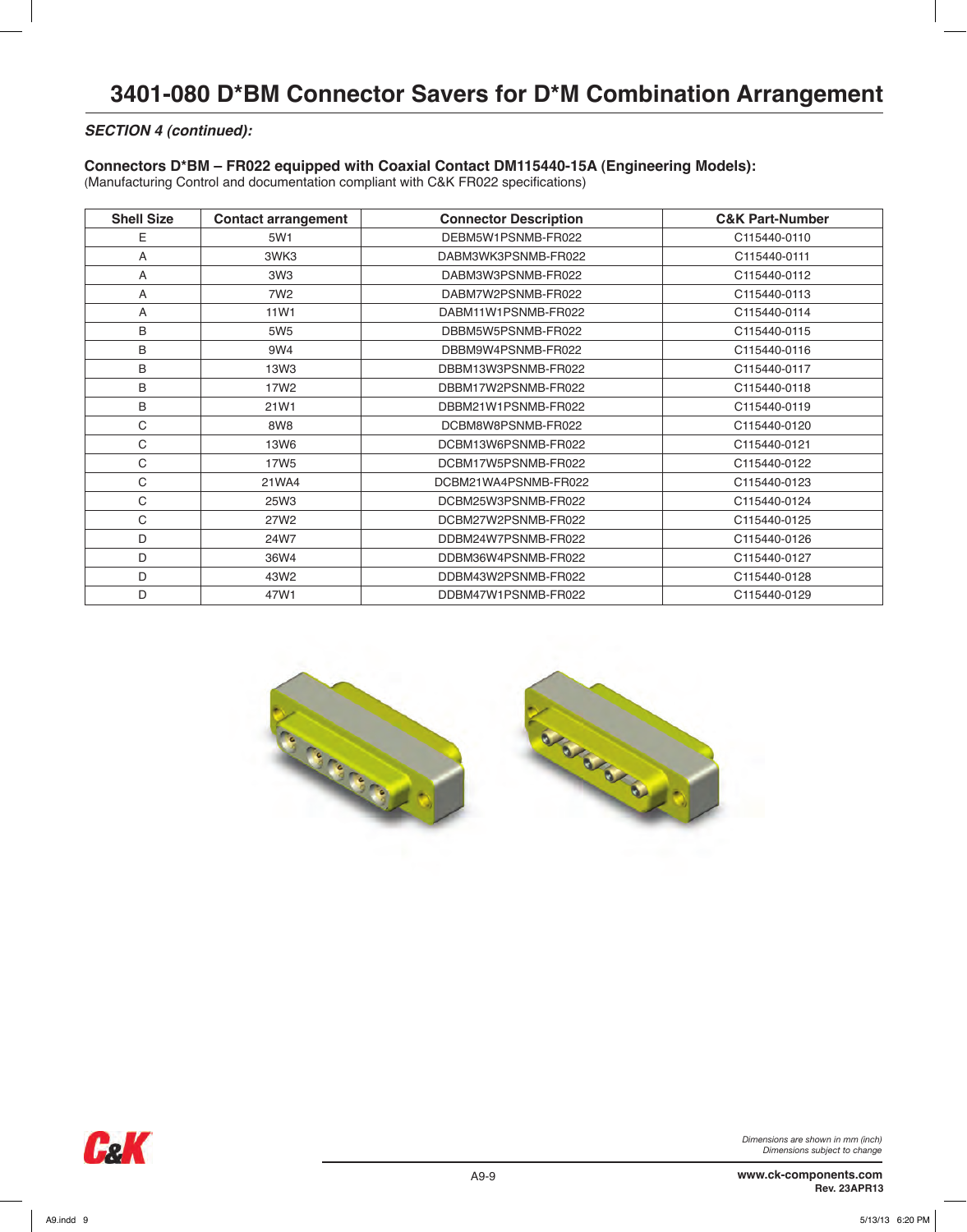# **Materials and finishes:**

#### **Connectors:**

| <b>Shells</b>           | <b>Brass</b>                                                                                                                              |
|-------------------------|-------------------------------------------------------------------------------------------------------------------------------------------|
| $E, A, B, C, D$ size    | Finish: 0,7 $\mu$ m min. (28 $\mu$ in min.) Gold over 1,01 $\mu$ m min. (40 $\mu$ in min.) Copper                                         |
|                         | Shell material: Aluminum alloy                                                                                                            |
| <b>Shells</b>           | Shell finish A174: 25,4 µm (1000 µin) min electroless Nickel (Modification code A174)                                                     |
| <b>F</b> size           | Shell finish FR172: 0,70 $\mu$ m (28 $\mu$ in) min Gold over 25,4 $\mu$ m (1000 $\mu$ in) electroless Nickel<br>(Modification code FR172) |
| <b>Insulators</b>       | PCT thermoplastic material, UL 94-V0, glass-filled, white color                                                                           |
| <b>Signals contacts</b> | Copper alloy / Finish: 1,27 $\mu$ m (50 $\mu$ in) min. Gold over Copper underlay                                                          |
| <b>Spacer</b>           | PCT thermoplastic material, UL 94-V0, glass-filled, white color                                                                           |
| Post retaining          | <b>Brass</b><br>Finish: 0,7 $\mu$ m min. (28 $\mu$ in min.) Gold over 1,01 $\mu$ m min. (40 $\mu$ in min.) Copper                         |
|                         |                                                                                                                                           |

# **Power and coaxial contacts:**

| <b>Body</b>               | Copper alloy / Finish: 1,27 $\mu$ m (50 $\mu$ in) min. Gold over Copper underlay     |  |  |  |  |  |
|---------------------------|--------------------------------------------------------------------------------------|--|--|--|--|--|
| Insulator (coaxial)       | Teflon                                                                               |  |  |  |  |  |
| Signal contacts (coaxial) | Copper alloy / Finish: 1,27 $\mu$ m (50 $\mu$ in) min. Gold over Copper underlay     |  |  |  |  |  |
| <b>Retention clip</b>     | Beryllium Copper / Finish: 1,27 $\mu$ m (50 $\mu$ in) min. Gold over Copper underlay |  |  |  |  |  |
|                           |                                                                                      |  |  |  |  |  |

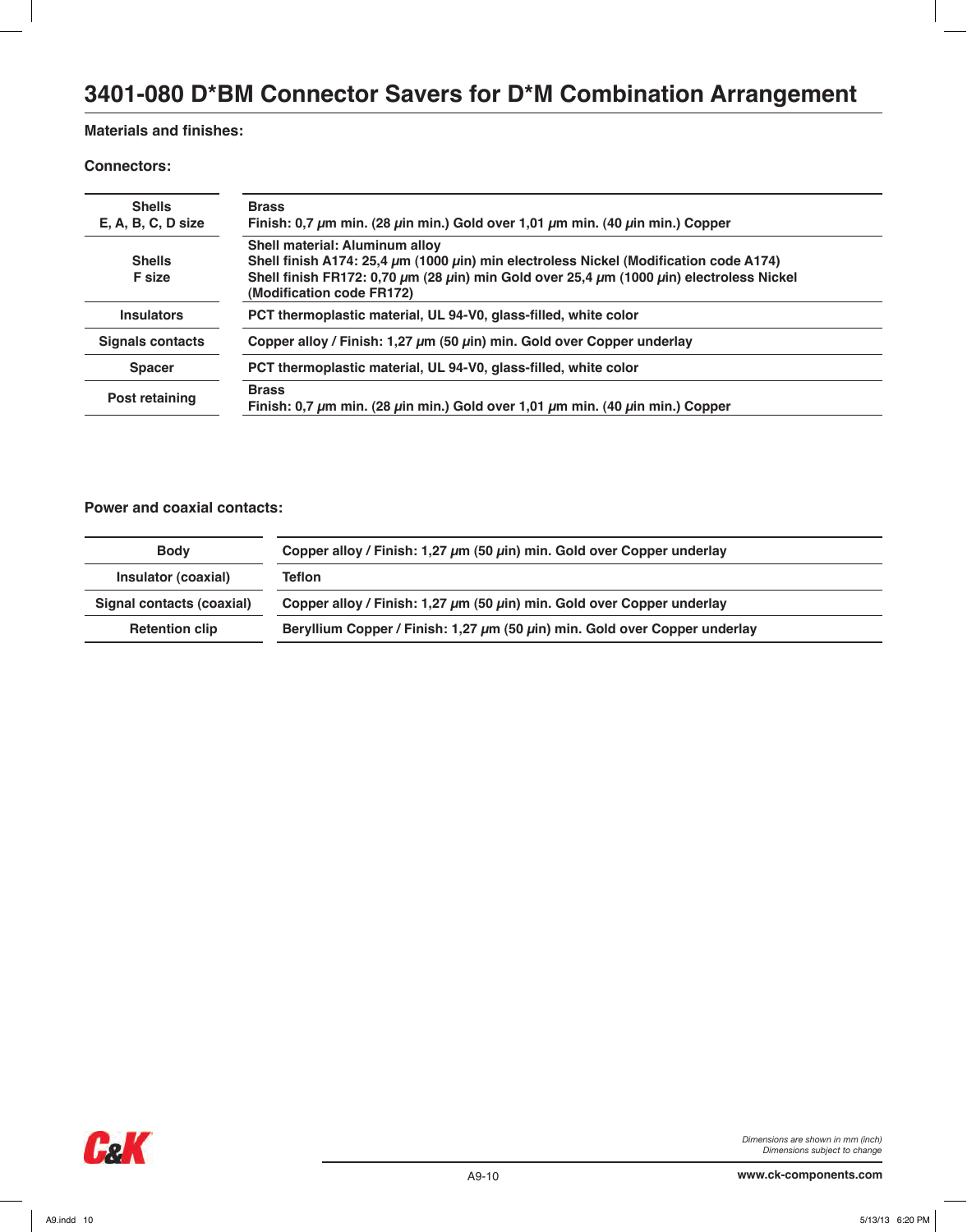# **Specific Dimensions**



| <b>Shell Size</b><br>mm | A<br>± 0.38              | в<br>± 0,13 | c<br>± 0,13 | D<br>± 0,13 | Е<br>± 0.38 | F<br>± 0.25 | G<br>$\pm$ * / ** | н<br>± 0,13 | J<br>± 0.13 | κ<br>± 0,13 | ± 0.38 | M<br>± 0.25 |
|-------------------------|--------------------------|-------------|-------------|-------------|-------------|-------------|-------------------|-------------|-------------|-------------|--------|-------------|
| E                       | 30,81                    | 16.92       | 24,99       | 8,36        | 12,55       | 21,87       | 5,94              | 6,18        | 7,90        | 16,33       | 10,59  | 9,86        |
| A                       | 39,14                    | 25,25       | 33,32       | 8,36        | 12,55       | 21,87       | 5,94              | 6,18        | 7,90        | 24,66       | 10,59  | 9,86        |
| B                       | 53.04                    | 38.96       | 47,04       | 8,36        | 12,55       | 21,97       | 5,84              | 6,18        | 7,90        | 38,38       | 10,59  | 9,86        |
| C                       | 69,32                    | 55,42       | 63,50       | 8,36        | 12,55       | 21,97       | 5,84              | 6,18        | 7,90        | 54,84       | 10,59  | 9,86        |
| D                       | 66.93                    | 52,81       | 61,11       | 11,07       | 15,37       | 21.97       | 5,84              | 6,18        | 10,74       | 52.42       | 10,59  | 9,86        |
|                         | $*$ ± 0.12 / $**$ ± 0.15 |             |             |             |             |             |                   |             |             |             |        |             |

| <b>Shell Size</b><br>inch | A<br>±.015 | в<br>±.005 | C<br>±.005 | D<br>±.005 | Е<br>±.015 | F<br>±.010 | G<br>$\pm$ * / ** | н<br>±.005 | J<br>±.005 | κ<br>±.005 | ±.015 | М<br>±.010 |
|---------------------------|------------|------------|------------|------------|------------|------------|-------------------|------------|------------|------------|-------|------------|
| E                         | 1.213      | .666       | .984       | .329       | .494       | .861       | $.234*$           | .243       | .311       | .643       | .417  | .388       |
| A                         | 1.541      | .994       | 1.312      | .329       | .494       | .861       | $.234*$           | .243       | .311       | .971       | .417  | .388       |
| B                         | 2.088      | 1.534      | .852       | .329       | .494       | .865       | $.230**$          | .243       | .311       | .511       | .417  | .388       |
| C                         | 2.729      | 2.182      | 2.500      | .329       | .494       | .865       | $.230**$          | .243       | .311       | 2.159      | .417  | .388       |
| D                         | 2.635      | 2.079      | 2.406      | .436       | .605       | .865       | $.230**$          | .243       | .423       | 2.064      | .417  | .388       |

\*  $\pm .005 /$  \*\*  $\pm .006$ 

# **Weights**

See Mechanical Characteristics